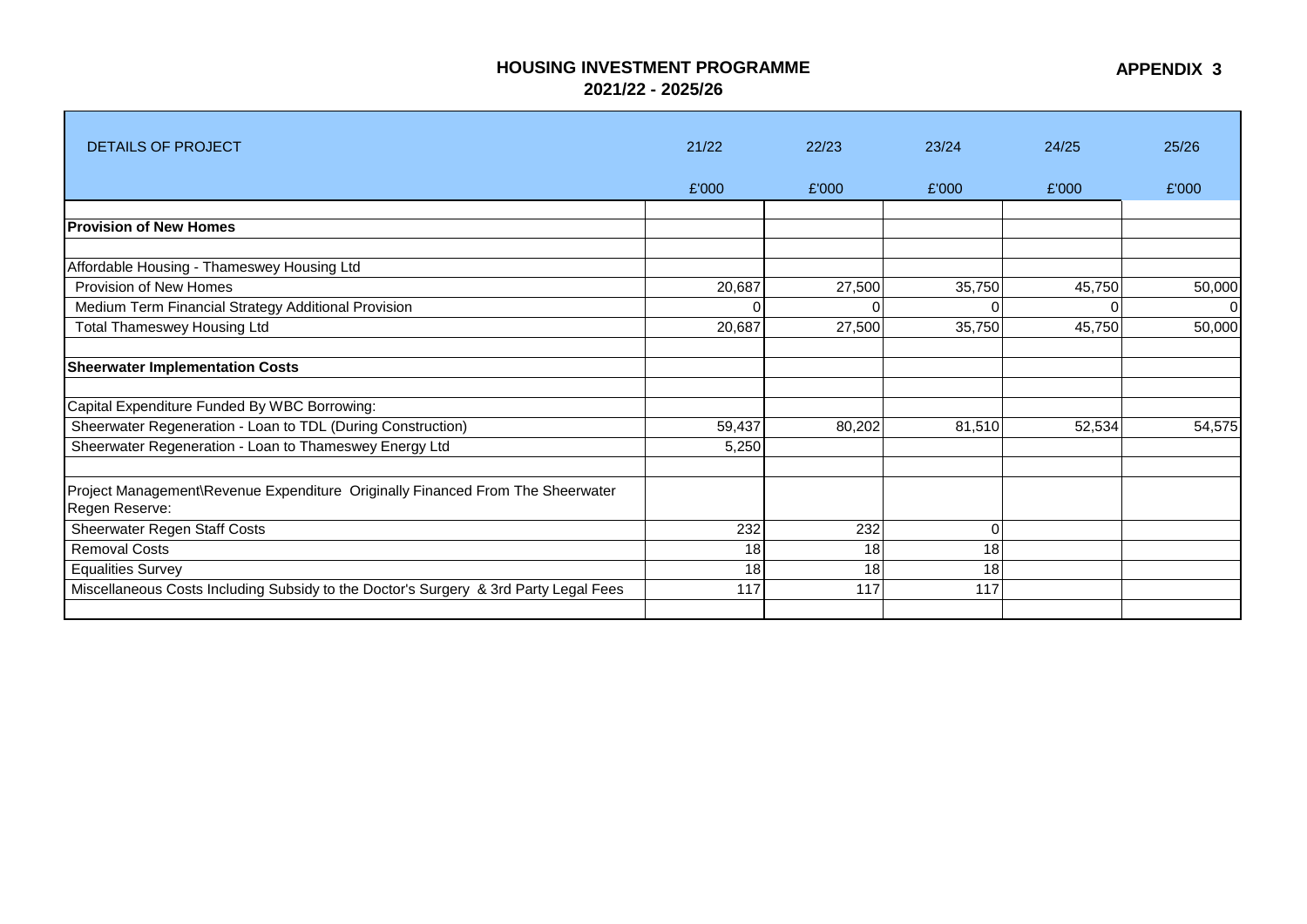## **HOUSING INVESTMENT PROGRAMME 2021/22 - 2025/26**

**APPENDIX 3**

| <b>DETAILS OF PROJECT</b>                                                            | 21/22  | 22/23   | 23/24   | 24/25  | 25/26   |
|--------------------------------------------------------------------------------------|--------|---------|---------|--------|---------|
|                                                                                      | £'000  | £'000   | £'000   | £'000  | £'000   |
| Other Regeneration Expenditure\Additional Housing Purchases:                         |        |         |         |        |         |
| Mortgages Of Last Resort                                                             | 300    |         |         |        |         |
| Home Loss and Disturbance Payments                                                   | 348    | 348     | 348     |        |         |
| <b>Total Sheerwater Implementation Costs</b>                                         | 65,721 | 80,935  | 82,011  | 52,534 | 54,575  |
| <b>General Fund Housing Developments</b>                                             |        |         |         |        |         |
| New Hostel Provision (funded from capital receipts/borrowing)                        |        | 3,308   | 3,307   |        |         |
| Temporary Accommodation Acquisition and Conversion                                   | 2,491  |         |         |        |         |
| Rough Sleeping Accommodation Programme (RSAP) Acquisitions - £1,514,000 (all in 21/2 | 1,514  |         |         |        |         |
| <b>Total General Fund Housing Developments</b>                                       | 4,005  | 3,308   | 3,307   | 0      |         |
| <b>Total Non HRA Homes</b>                                                           | 90,413 | 111,743 | 121,068 | 98,284 | 104,575 |
| <b>HRA Housing Developments:</b>                                                     |        |         |         |        |         |
| Old Woking Independent Living Scheme (Flat 1 to 23) (Part Funded by Retained Receipt | 3,254  |         |         |        |         |
| Old Woking Independent Living Scheme (Flat 24 to 48) (Part Funded by Homes England   | 2,435  |         |         |        |         |
| Monument Way                                                                         | 250    |         | 0       |        |         |
| Bonsey Lane                                                                          | 30     | 1,327   | 1,327   |        |         |
| Corner Of Rydens Way\ Sundridge Road                                                 | 460    | 467     |         |        |         |
|                                                                                      |        |         |         |        |         |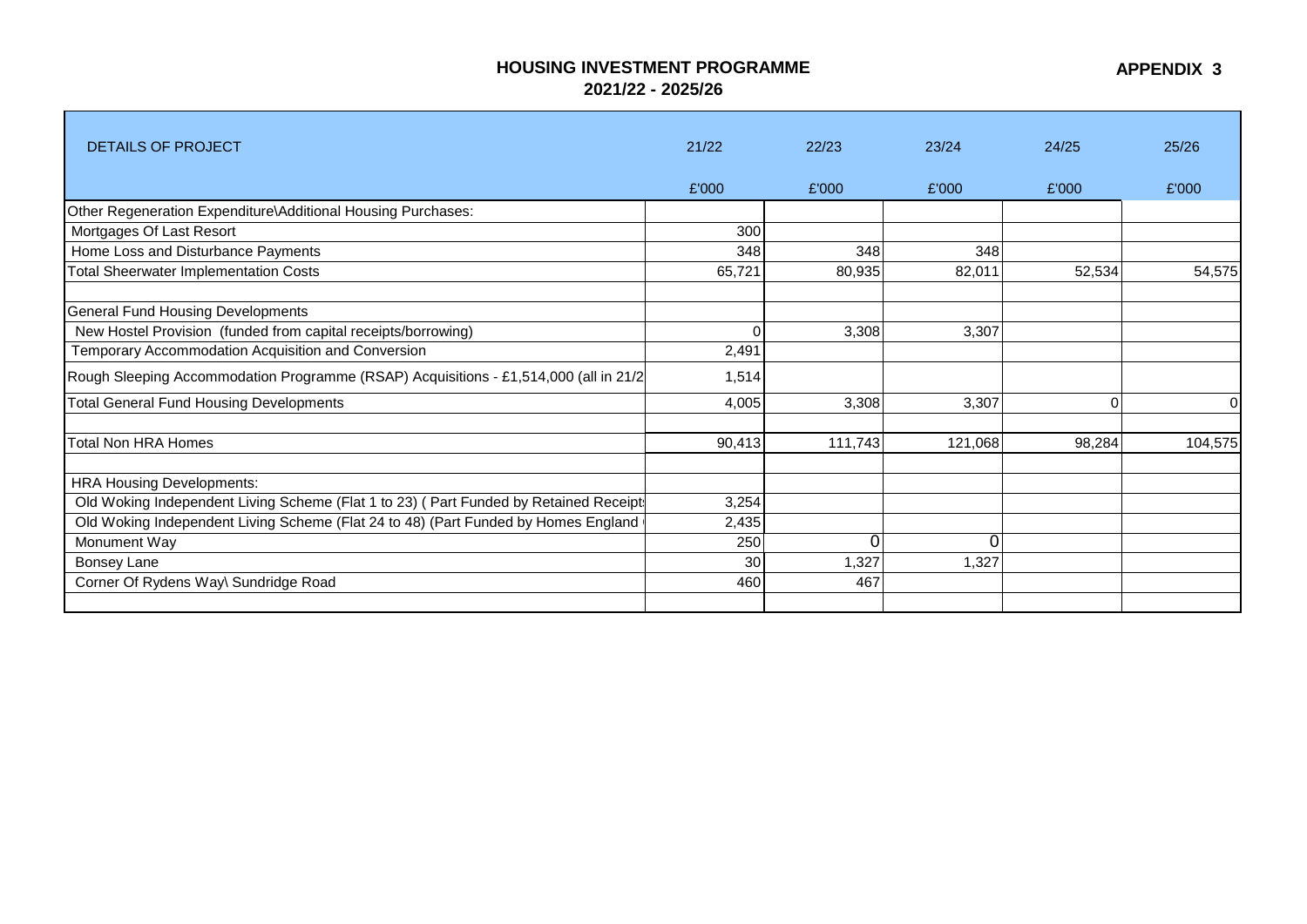## **HOUSING INVESTMENT PROGRAMME**

**2021/22 - 2025/26**

| <b>DETAILS OF PROJECT</b>                     | 21/22  | 22/23   | 23/24   | 24/25   | 25/26   |
|-----------------------------------------------|--------|---------|---------|---------|---------|
|                                               | £'000  | £'000   | £'000   | £'000   | £'000   |
| <b>HRA Property Purchases:</b>                |        |         |         |         |         |
| <b>HRA Market Purchases</b>                   | 3,000  | 3,000   | 3,000   | 3,000   | 3,000   |
| <b>Total HRA Homes</b>                        | 9,429  | 4,794   | 4,327   | 3,000   | 3,000   |
|                                               |        |         |         |         |         |
|                                               |        |         |         |         |         |
| <b>Total Provision of Homes</b>               | 99,842 | 116,537 | 125,395 | 101,284 | 107,575 |
| <b>Renovation &amp; Improvements</b>          |        |         |         |         |         |
| <b>Woking Borough Council Homes</b>           |        |         |         |         |         |
| Council Homes AMP<br>(Illustrative breakdown) |        |         |         |         |         |
| <b>Communal Works</b>                         | 953    | 953     | 953     | 953     | 953     |
| Lifecycle Dwelling Investment                 | 948    | 948     | 948     | 948     | 948     |
| <b>Disabled Adaptations/Extensions</b>        | 197    | 197     | 197     | 197     | 197     |
| Works Arising From Cyclical Inspections       | 1,068  | 1,068   | 1,068   | 1,068   | 1,068   |
| <b>Capitalised Responsive Enhancements</b>    | 44     | 44      | 44      | 44      | 44      |
| <b>Energy Reduction Programme</b>             | 295    | 295     | 295     | 295     | 295     |
| Development Projects                          | 29     | 29      | 29      | 29      | 29      |
| Fees & Consultancy                            | 167    | 167     | 167     | 167     | 167     |
|                                               |        |         |         |         |         |